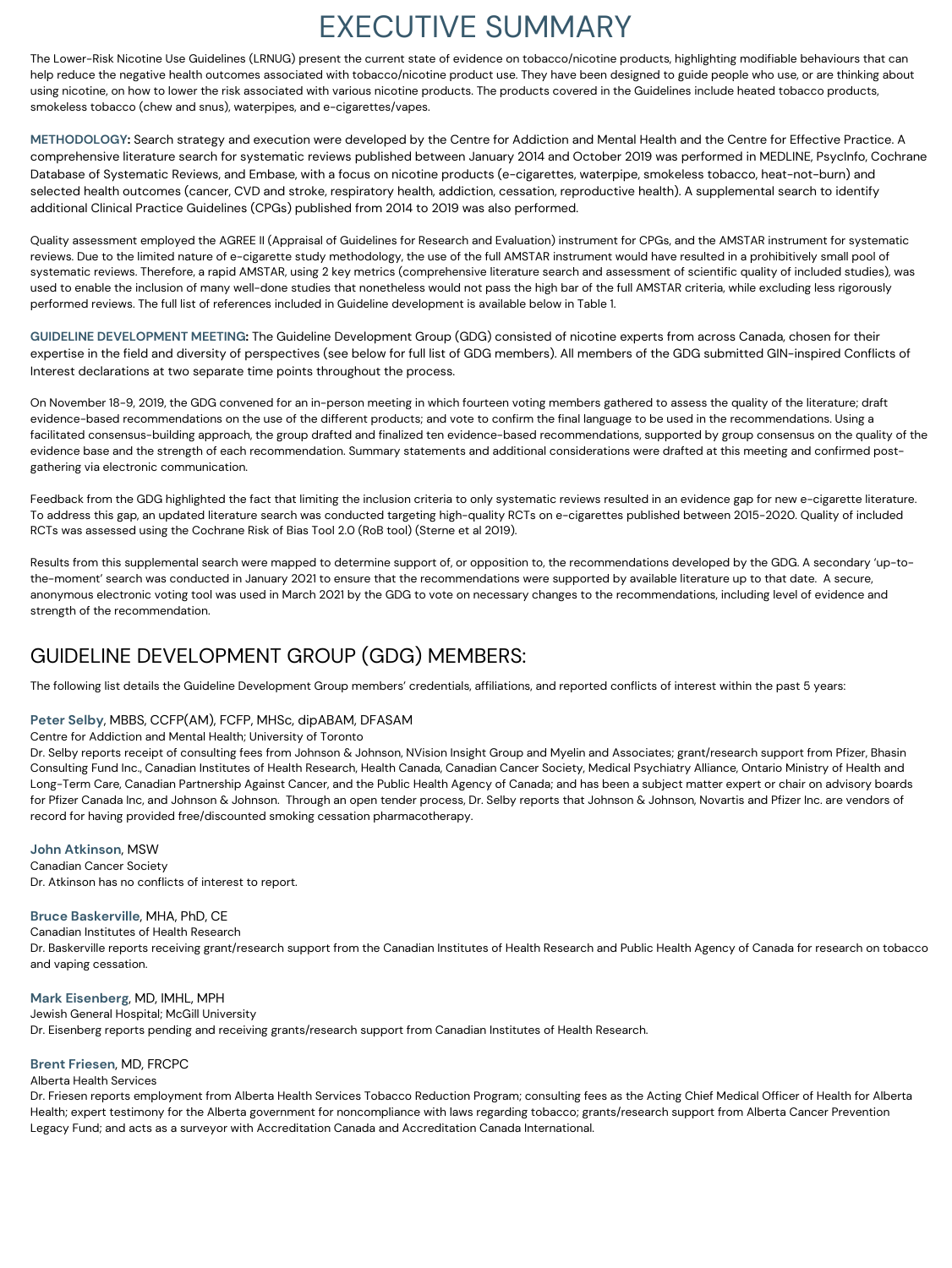**Milan Khara**, MBChB, CCFP, Dip. ABAM

Vancouver Coastal Health; University of British Columbia Dr. Khara has no conflicts of interest to report.

**Jane Ling**, R.Ph., BScPhm North Durham Family Health Team; Pharmacists for a Smoke Free Canada Ms. Ling reports receipt of honoraria from Johnson & Johnson and Pfizer.

**Claudia Mariano**, MSc, NP Nurse Practitioners Association of Ontario Ms. Mariano has no conflicts of interest to report.

**Nadia Minian**, PhD, MA CAMH Dr. Minian has no conflicts of interest to report.

**Alice Ordean**, MD St. Joseph's Health Centre; University of Toronto Dr. Ordean has no conflicts of interest to report.

**Ron Pohar**, BSc.Pharm, APA Consultant Pharmacist Mr. Pohar has no conflicts of interest to report.

**Robert Reid**, PhD, MBA University of Ottawa Heart Institute Dr. Reid reports receiving honoraria from Pfizer Inc. and Johnson & Johnson for speaking engagements; stock ownership of Johnson & Johnson; and grant/research support received from Pfizer for clinical trial.

**Robert Schwartz**, PhD Ontario Tobacco Research Unit; University of Toronto Dr. Schwartz reports receiving grant/research support from the Canadian Institutes of Health Research, Health Canada, and the National Institutes of Health

**Laurie Zawertailo**, PhD CAMH; University of Toronto Dr. Zawertailo has no conflicts of interest to report.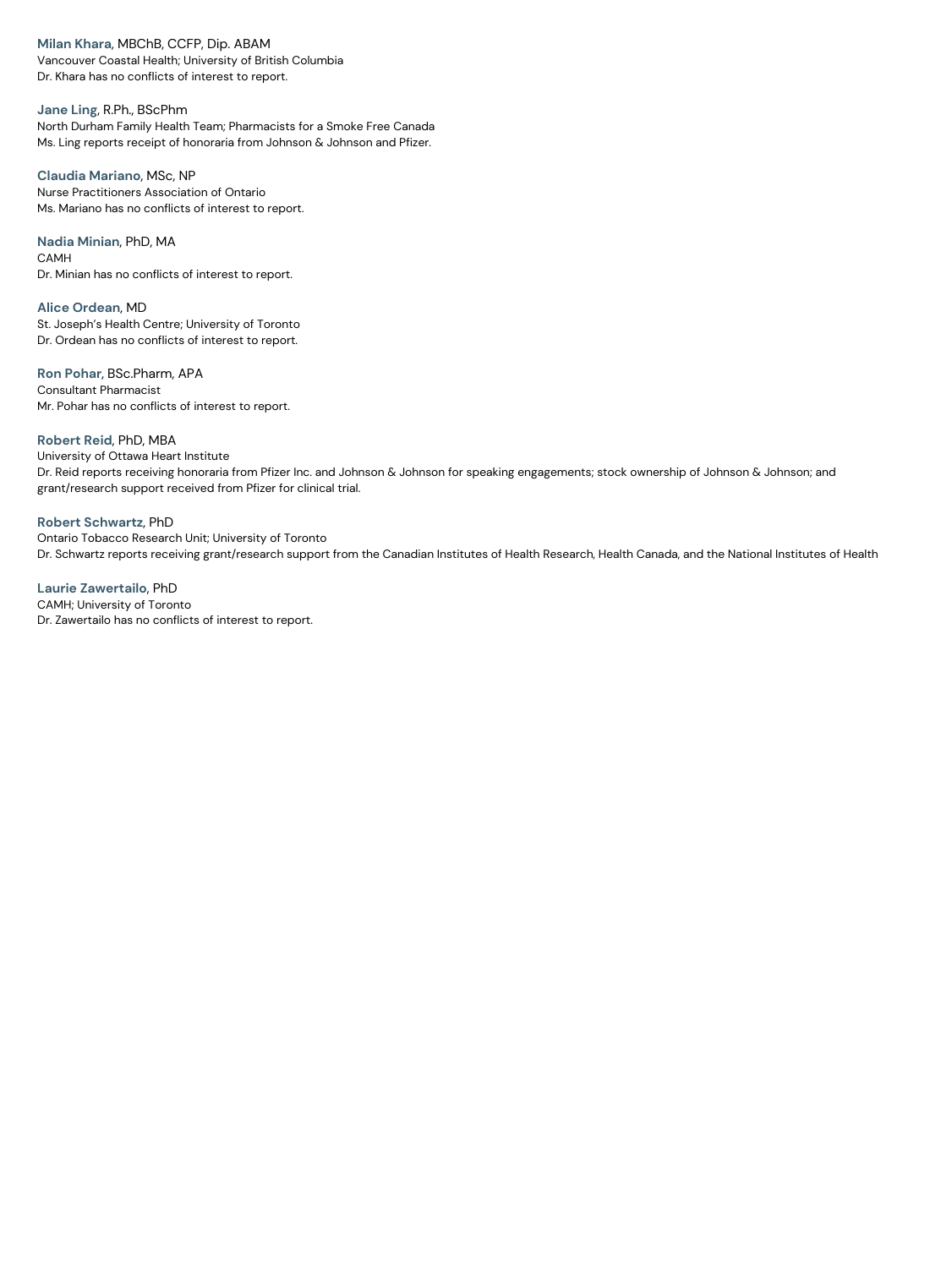| E-cigarettes                                                                                                                                                                                                                                                                                        | <b>Article Type</b>                                        |
|-----------------------------------------------------------------------------------------------------------------------------------------------------------------------------------------------------------------------------------------------------------------------------------------------------|------------------------------------------------------------|
| Boulay M-È, Henry C, Bossé Y, Boulet L-P, Morissette MC. Acute effects of nicotine-free and flavour-free electronic cigarette use<br>on lung functions in healthy and asthmatic individuals. Respir Res. 2017; 10;18(1):33.                                                                         | <b>Randomized Control</b><br>Trial (RCT)                   |
| Callahan-Lyon, P. Electronic cigarettes: human health effects. Tob Control. 2014; 23 Suppl 2: ii36-40.                                                                                                                                                                                              | <b>Systematic Review (SR)</b>                              |
| Campagna D, Cibella F, Caponnetto P, Amaradio MD, Caruso M, Morjaria JB, et al. Changes in breathomics from a 1-year<br>randomized smoking cessation trial of electronic cigarettes. Eur J Clin Invest. 2016; 46(8):698-706.                                                                        | <b>RCT</b>                                                 |
| Cardenas VM, Fishbach LA, Chowdhury P. The use of electronic nicotine delivery systems during pregnancy and the reproductive<br>outcomes: A systematic review of the literature. Tob Induc Dis. 2019; 17:52.                                                                                        | <b>SR</b>                                                  |
| Chatterjee K, Alzghoul B, Innabi A, Meena N. Is vaping a gateway to smoking: a review of the longitudinal studies. Int J Adolesc<br>Med Health. 2016; 30(3).                                                                                                                                        | Review (R)                                                 |
| Chaumont M, Bernard A, Pochet S, Mélot C, El Khattabi C, Reye F, et al. High-Wattage E-Cigarettes Induce Tissue Hypoxia and<br>Lower Airway Injury: A Randomized Clinical Trial. Am J Respir Crit Care Med. 2018; 198(1):123-126.                                                                   | <b>RCT</b>                                                 |
| Chaumont M, de Becker B, Zaher W, Culie A, Deprez G, Melot C, et al. Differential Effects of E-Cigarette on Microvascular<br>Endothelial Function, Arterial Stiffness and Oxidative Stress: A Randomized Crossover Trial. Sci rep. 2018; 8(1):10378.                                                | <b>RCT</b>                                                 |
| Chaumont M, Tagliatti V, Channan EM, Colet J-M, Bernard A, Morra S, et al. Short halt in vaping modifies cardiorespiratory<br>parameters and urine metabolome: a randomized trial. Am J Physiol Lung Cell Mol Physiol. 2020; 318(2):L331-344.                                                       | <b>RCT</b>                                                 |
| Chaumont M, van de Borne P, Bernard A, Van Muylem A, Deprez G, Ullmo J, et al. Fourth generation e-cigarette vaping induces<br>transient lung inflammation and gas exchange disturbances: results from two randomized clinical trials. Am J Physiol Lung Cell<br>Mol Physiol. 2019; 316(5):L705-19. | <b>RCT</b>                                                 |
| Cibella F, Campagna D, Caponnetto P, Amaradio MD, Caruso M, Russo C, et al. Lung function and respiratory symptoms in a<br>randomized smoking cessation trial of electronic cigarettes. Clin Sci. 2016; 130(21):1929-1937.                                                                          | <b>RCT</b>                                                 |
| Copp SR, Collins JL, Dar R, Barrett SP. The effects of nicotine stimulus and response expectancies on male and female smokers'<br>responses to nicotine-free electronic cigarettes. Addictive Behaviors. 2015; 40:144-147.                                                                          | <b>RCT</b>                                                 |
| Czoli CD, Fong GT, Goniewicz ML, Hammond D. Biomarkers of Exposure Among "Dual Users" of Tobacco Cigarettes and<br>Electronic Cigarettes in Canada. Nicotine Tob Res. 2019; 21(9):1259-1266.                                                                                                        | <b>RCT</b>                                                 |
| De La Garza R, Shuman SL, Yammine L, Yoon JH, Salas R, Holst M. A Pilot Study of E-Cigarette Naïve Cigarette Smokers and the<br>Effects on Craving After Acute Exposure to E-Cigarettes in the Laboratory. Am J Addict. 2019; 28(5):361-366.                                                        | <b>RCT</b>                                                 |
| D'Ruiz CD, Graff DW, Yan XS. Nicotine delivery, tolerability and reduction of smoking urge in smokers following short-term use of<br>one brand of electronic cigarettes. BMC Public Health. 2015; 15:991.                                                                                           | <b>RCT</b>                                                 |
| De La Garza R, Shuman SL, Yammine L, Yoon JH, Salas R, Holst M. A Pilot Study of E-Cigarette Naïve Cigarette Smokers and the<br>Effects on Craving After Acute Exposure to E-Cigarettes in the Laboratory. Am J Addict. 2019; 28(5):361-366.                                                        | <b>RCT</b>                                                 |
| D'Ruiz CD, Graff DW, Robinson E. Reductions in biomarkers of exposure, impacts on smoking urge and assessment of product<br>use and tolerability in adult smokers following partial or complete substitution of cigarettes with electronic cigarettes. BMC<br>Public Health. 2016; 16:543.          | <b>RCT</b>                                                 |
| Eisenberg MJ, Hébert-Losier A, Windle SB, Greenspoon T, Brandys T, Fülöp T, et al. Effect of e-Cigarettes Plus Counseling vs<br>Counseling Alone on Smoking Cessation: A Randomized Clinical Trial. JAMA. 2020; 324(18):1844-1854.                                                                  | <b>RCT</b>                                                 |
| Fearon IM, Eldridge A, Gale N, Shepperd CJ, McEwan M, Camacho OM, et al. E-cigarette Nicotine Delivery: Data and Learnings<br>from Pharmacokinetic Studies. American Journal of Health Behavior. 2017; 41(1):16-32.                                                                                 | <b>RCT</b>                                                 |
| Ferrari M, Zanasi A, Nardi E, Morselli Labate AM, Ceriana P, Balestrino A, et al. Short-term effects of a nicotine-free e-cigarette<br>compared to a traditional cigarette in smokers and non-smokers. BMC Pulm Med. 2015; 15:120.                                                                  | <b>RCT</b>                                                 |
| El Dib R, Suzumura EA, Akl EA, Gomaa H, Agarwal A, et al. Electronic nicotine delivery systems and/or electronic non-nicotine<br>delivery systems for tobacco smoking cessation or reduction: a systematic review and meta-analysis. BMJ Open. 2017;<br>7(2):e012680.                               | <b>Systematic Review</b><br>and Meta-analysis<br>(SR & MA) |
| Flach S, Maniam P, Manickavasagam J. E-cigarettes and head and neck cancers: A systematic review of the current literature.<br>Clin Otolaryngol. 2019; 44(5):749-756.                                                                                                                               | <b>SR</b>                                                  |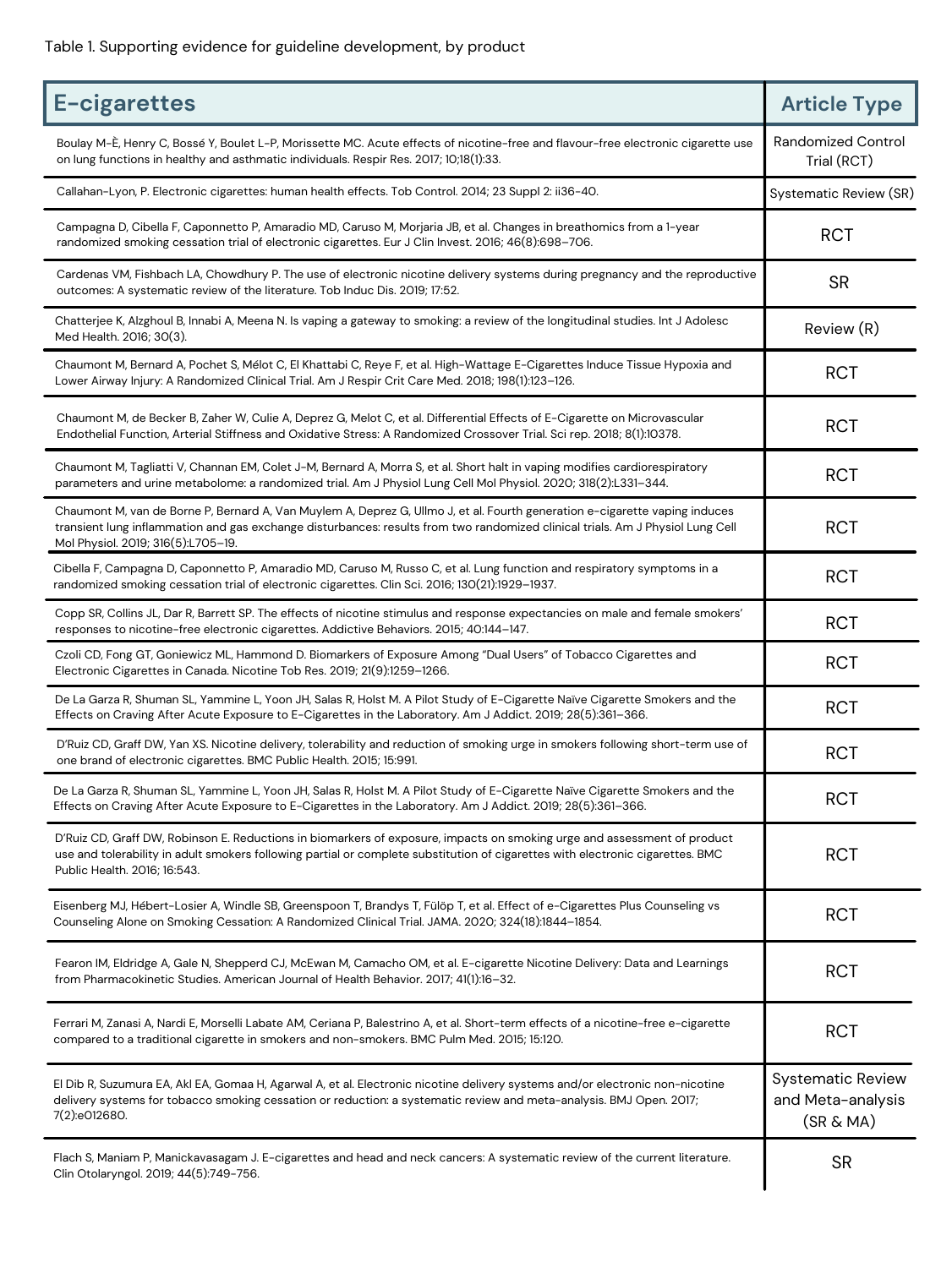| Gualano MR, Passi S, Bert F, La Torre G, Scaioli G, Siliquini R. Electronic cigarettes: assessing the efficacy and the adverse<br>effects through a systematic review of published studies. J Public Health (Oxf). 2015; 37(3):488-497.                                                                | <b>SR</b>                                   |
|--------------------------------------------------------------------------------------------------------------------------------------------------------------------------------------------------------------------------------------------------------------------------------------------------------|---------------------------------------------|
| Hajek P, Etter JF, Benowitz N, Eissenberg T, McRobbie H. Electronic cigarettes: review of use, content, safety, effects on<br>smokers and potential for harm and benefit. Addiction. 2014; 109(11):1801-1810.                                                                                          | R                                           |
| Hartmann-Boyce J, McRobbie H, Bullen C, Begh R, Stead L, Hajek P. (2016). Electronic cigarettes for smoking cessation.<br>Cochrane Database Syst Rev. 2016; 9:CD010216.                                                                                                                                | <b>SR</b>                                   |
| Hatsukami DK, Meier E, Lindgren BR, Anderson A, Reisinger SA, Norton KJ, et al. A Randomized Clinical Trial Examining the<br>Effects of Instructions for Electronic Cigarette Use on Smoking-Related Behaviors and Biomarkers of Exposure. Nicotine Tob<br>Res. 2020; 22(9):1524-1532.                 | <b>RCT</b>                                  |
| Jay J, Pfaunmiller EL, Huang NJ, Cohen G, Graff DW. Five-Day Changes in Biomarkers of Exposure Among Adult Smokers After<br>Completely Switching From Combustible Cigarettes to a Nicotine-Salt Pod System. Nicotine Tob Res. 2020; 22(8):1285–1293.                                                   | <b>RCT</b>                                  |
| Kalkhoran S and Glantz SA. E-cigarettes and smoking cessation in real-world and clinical settings: a systematic review and<br>meta-analysis. Lancet Respir Med. 2016; 4(2):116-128.                                                                                                                    | <b>SR &amp; MA</b>                          |
| Kennedy CD, van Schalkwyk MC, McKee M, Pisinger C. The cardiovascular effects of electronic cigarettes: A systematic review<br>of experimental studies. Prev Med. 2019; 127:105770.                                                                                                                    | <b>SR</b>                                   |
| Khoudigian S, Devji T, Lytvyn L, Campbell K, Hopkins R, O'Reilly D. The efficacy and short-term effects of electronic cigarettes<br>as a method for smoking cessation: a systematic review and a meta-analysis. Int J Public Health. 2016; 61(2):257-267.                                              | <b>SR &amp; MA</b>                          |
| Liu, X., Lu W, Liao S, Deng Z, Zhang Z, Liu Y, Lu W. Efficiency and adverse events of electronic cigarettes: A systematic review and<br>meta-analysis (PRISMA-compliant article). Medicine (Baltimore). 2018; 97(19):e0324.                                                                            | <b>SR &amp; MA</b>                          |
| Maglia M, Caponnetto P, Di Piazza J, La Torre D, Polosa R. Dual use of electronic cigarettes and classic cigarettes: a systematic<br>review. Addiction Research & Theory. 2018; 26(4):330-338.                                                                                                         | <b>SR</b>                                   |
| Malas M, van der Tempel J, Schwartz R, Minichiello A, Lightfoot C, et al. Electronic Cigarettes for Smoking Cessation: A<br>Systematic Review. Nicotine Tob Res. 2016; 18(10):1926-1936.                                                                                                               | <b>SR</b>                                   |
| Masiero M, Lucchiari C, Mazzocco K, Veronesi G, Maisonneuve P, Jemos C, et al. E-cigarettes May Support Smokers With High<br>Smoking-Related Risk Awareness to Stop Smoking in the Short Run: Preliminary Results by Randomized Controlled Trial.<br>Nicotine Tob Res. 2019; 21(1):119-126.            | <b>RCT</b>                                  |
| McNeill A, Brose LS, Calder R, Bauld L, Robson D. Evidence review of e-cigarettes and heated tobacco products 2018. A report<br>commissioned by Public Health England. 2018; London: Public Health England.                                                                                            | R                                           |
| McRobbie H, Bullen C, Hartmann-Boyce J, Hajek P. Electronic cigarettes for smoking cessation and reduction. Cochrane<br>Database Syst Rev. 2014; 12:CD010216.                                                                                                                                          | <b>SR &amp; MA</b>                          |
| National Academies of Sciences, Engineering, and Medicine 2018. Public Health Consequences of E-Cigarettes: Consensus<br>Study Report. Washington, DC: The National Academies Press. https://doi.org/10.17226/24952.                                                                                   | <b>Clinical Practice</b><br>Guideline (CPG) |
| O'Connell G, Graff DW, D'Ruiz CD. Reductions in biomarkers of exposure (BoE) to harmful or potentially harmful constituents<br>(HPHCs) following partial or complete substitution of cigarettes with electronic cigarettes in adult smokers. Toxicol Mech<br>Methods. 2016; 26(6):443-454.             | <b>RCT</b>                                  |
| O'Connell G, Pritchard JD, Prue C, Thompson J, Verron T, Graff D, et al. A randomised, open-label, cross-over clinical study to<br>evaluate the pharmacokinetic profiles of cigarettes and e-cigarettes with nicotine salt formulations in US adult smokers. Intern<br>Emerg Med. 2019; 14(6):853-861. | <b>RCT</b>                                  |
| Palmer AM, Brandon TH. How do electronic cigarettes affect cravings to smoke or vape? Parsing the influences of nicotine and<br>expectancies using the balanced-placebo design. J Consult Clin Psychol. 2018; 86(5):486-491.                                                                           | <b>RCT</b>                                  |
| Poulianiti K, Karatzaferi C, Flouris AD, Fatouros IG, Koutedakis Y, Jamurtas AZ. Antioxidant responses following active and<br>passive smoking of tobacco and electronic cigarettes. Toxicol Mech Methods. 2016; 26(6):455-461.                                                                        | <b>RCT</b>                                  |
| Pulvers K, Nollen NL, Rice M, Schmid CH, Qu K, Benowitz NL, et al. Effect of Pod e-Cigarettes vs Cigarettes on Carcinogen<br>Exposure Among African American and Latinx Smokers: A Randomized Clinical Trial. JAMA Network Open. 2020; 3(11):<br>e2026324-e2026324.                                    | RC <sub>1</sub>                             |
| Rahman MA, Hann N, Wilson A, Mnatzaganian, Worrall-Carter L. E-cigarettes and smoking cessation: evidence from a<br>systematic review and meta-analysis. PLoS One. 2015; 10(3):e0122544.                                                                                                               | <b>SR &amp; MA</b>                          |
| Riley HE, Berry-Bibee E, England LJ, Jamieson DJ, Marchbanks PA, Curtis KM. Hormonal contraception among electronic cigarette<br>users and cardiovascular risk: a systematic review. Contraception. 2016; 93(3):190-208.                                                                               | <b>SR</b>                                   |
| Round EK, Chen P, Taylor AK, Schmidt E. Biomarkers of Tobacco Exposure Decrease After Smokers Switch to an E-Cigarette or<br>Nicotine Gum. Nicotine Tob Res. 2019; 21(9):1239-1247.                                                                                                                    | <b>RCT</b>                                  |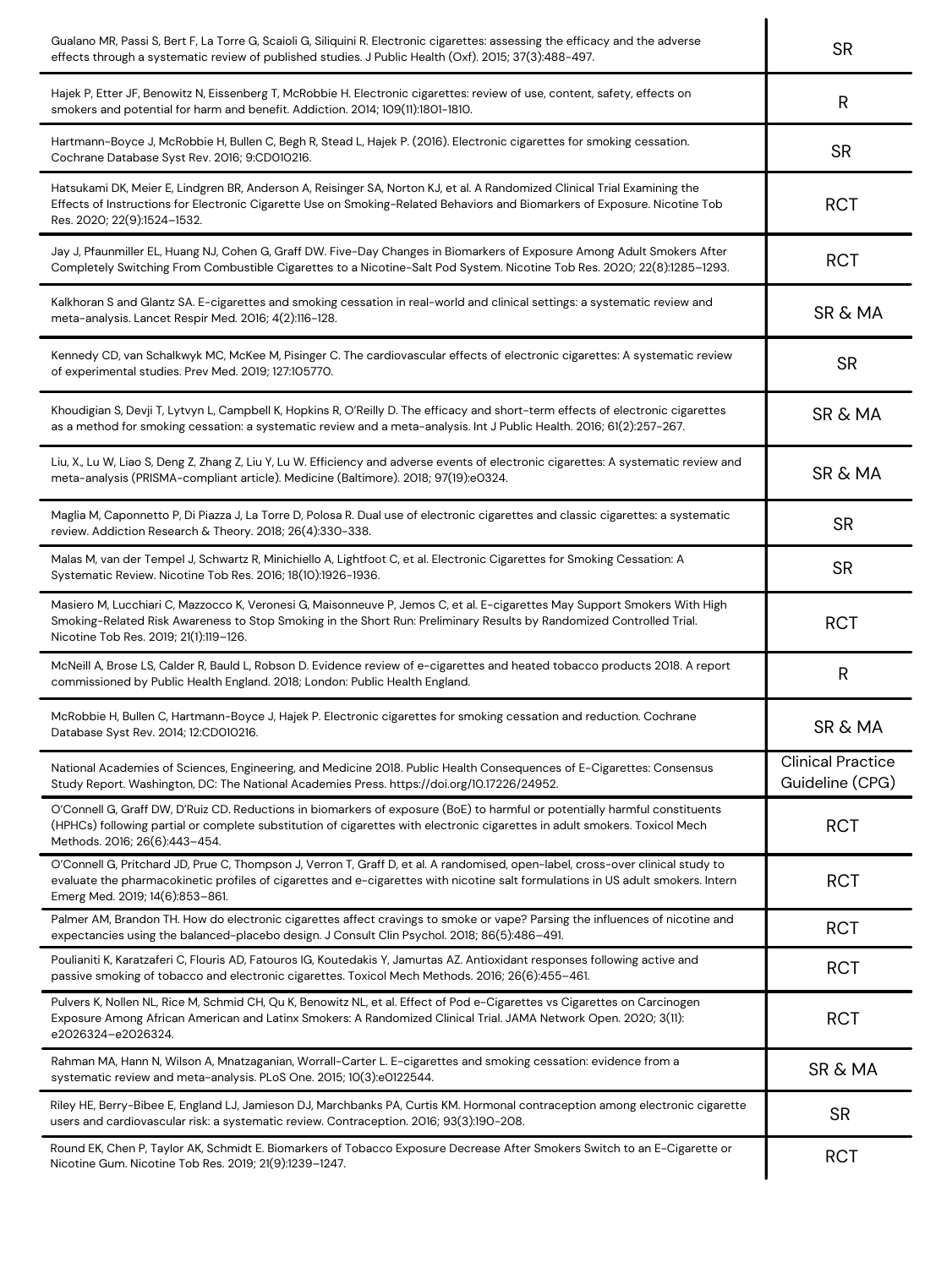| Siu AL and USPST Force. Behavioral and Pharmacotherapy Interventions for Tobacco Smoking Cessation in Adults, Including<br>Pregnant Women: U.S. Preventive Services Task Force Recommendation Statement. Ann Intern Med. 2015; 163(8):622-634.                                                       | <b>CPG</b>         |
|------------------------------------------------------------------------------------------------------------------------------------------------------------------------------------------------------------------------------------------------------------------------------------------------------|--------------------|
| Soneji S, Barrington-Trimis JL, Wills T, Leventhal AM, Unger JB, Gibson LA, et al. Association Between Initial Use of e-Cigarettes<br>and Subsequent Cigarette Smoking Among Adolescents and Young Adults: A Systematic Review and Meta-analysis. JAMA<br>Pediatr. 2017; 171(8):788-797.             | <b>SR &amp; MA</b> |
| Tseng T-Y, Ostroff JS, Campo A, Gerard M, Kirchner T, Rotrosen J, et al. A Randomized Trial Comparing the Effect of Nicotine<br>Versus Placebo Electronic Cigarettes on Smoking Reduction Among Young Adult Smokers. Nicotine Tob Res. 2016;<br>18(10):1937-1943.                                    | <b>RCT</b>         |
| Valentine GW, Jatlow PI, Coffman M, Nadim H, Gueorguieva R, Sofuoglu M. The effects of alcohol-containing e-cigarettes on<br>young adult smokers. Drug Alcohol Depend. 2016; 159:272-276.                                                                                                            | <b>RCT</b>         |
| Wang M, Wang JW, Cao SS, Wang HQ, Hu RY. Cigarette Smoking and Electronic Cigarettes Use: A Meta-Analysis. Int J Environ<br>Res Public Health. 2016; 13(1).                                                                                                                                          | <b>SR &amp; MA</b> |
| Whittington JR, Simmons PM, Phillips AM, Gammill SK, Cen R, Magann EF, Cardenas VM. The Use of Electronic Cigarettes in<br>Pregnancy: A Review of the Literature. Obstet Gynecol Surv. 2018; 73(9):544-549.                                                                                          | <b>SR</b>          |
| Yuki D, Takeshige Y, Nakaya K, Futamura Y. Assessment of the exposure to harmful and potentially harmful constituents in<br>healthy Japanese smokers using a novel tobacco vapor product compared with conventional cigarettes and smoking<br>abstinence. Regul Toxicol Pharmacol. 2018; 96:127-134. | <b>RCT</b>         |
| Zucchet A and Schmaltz G. Electronic cigarettes—A review of the physiological health effects. FACETS. 2017; 2(1):575-609.                                                                                                                                                                            | R                  |

| <b>Smokeless Tobacco (Snus and Chewing Tobacco)</b>                                                                                                                                                                                 |                    |  |
|-------------------------------------------------------------------------------------------------------------------------------------------------------------------------------------------------------------------------------------|--------------------|--|
| Burkey MD, Feirman S, Wang H, Choudhury SR, Grocer S, Johnston FM. The association between smokeless tobacco use and<br>pancreatic adenocarcinoma: a systematic review. Cancer Epidemiol. 2014; 38(6):647-653.                      | <b>SR</b>          |  |
| Gupta B and Johnson NW. Systematic review and meta-analysis of association of smokeless tobacco and of betel quid<br>without tobacco with incidence of oral cancer in South Asia and the Pacific. PLoS ONE. 2014; 9(11):e113385.    | SR & MA            |  |
| Gupta S, Gupta R, Sinha DN, Mehrotra R. Relationship between type of smokeless tobacco & risk of cancer: A systematic<br>review. Indian J Med Res. 2018; 148(1):56-76.                                                              | <b>SR</b>          |  |
| Gupta R, Gupta S, Sharma S, Sinha DN, Mehrotra R. Risk of coronary heart disease among smokeless tobacco users: Results of<br>systematic review and meta-analysis of global data. Nicotine & Tobacco Research. 2019; 21(1):25-31.   | <b>SR &amp; MA</b> |  |
| Inamdar AS, Croucher RE, Chokhandre MK, Mashyakhy MH, Marinho VC. Maternal Smokeless Tobacco Use in Pregnancy and<br>Adverse Health Outcomes in Newborns: A Systematic Review. Nicotine Tob Res. 2015; 17(9):1058-1066.             | <b>SR</b>          |  |
| Sinha DN, Abdulkader RS, Gupta PC. Smokeless tobacco-associated cancers: A systematic review and meta-analysis of Indian<br>studies. Int J Cancer. 2016; 138(6): 1368-1379.                                                         | SR & MA            |  |
| Sinha DN, Suliankatchi RA, Gupta PC, Thamarangsi T, Agarwal N, et al. Global burden of all-cause and cause-specific mortality due<br>to smokeless tobacco use: systematic review and meta-analysis. Tob Control. 2018; 27(1):35-42. | <b>SR &amp; MA</b> |  |
| Vidyasagaran AL, Siddiqi K, Kanaan M. Use of smokeless tobacco and risk of cardiovascular disease: A systematic review and<br>meta-analysis. Eur J Prev Cardiol. 2016; 23(18):1970-1981.                                            | <b>SR &amp; MA</b> |  |

| Heat-not-burn                                                                                                                                                                                                                   |           |
|---------------------------------------------------------------------------------------------------------------------------------------------------------------------------------------------------------------------------------|-----------|
| Jankowski M, Brozk GM, Lawson J, Skoczynski S, Majek P, Zejda JE. New ideas, old problems? Heated tobacco products - a<br>systematic review. Int J Occup Med Environ Health. 2019; 32(5):595-634.                               | <b>SR</b> |
| Khan Z, Khan S, Christianson L, Rehman S, Ekwunife O, Samkange-Zeeb F. Smokeless Tobacco and Oral Potentially Malignant<br>Disorders in South Asia: A Systematic Review and Meta-analysis. Nicotine Tob Res. 2017; 20(1):12-21. | SR & MA   |
| McNeill A, Brose LS, Calder R, Bauld L, Robson D. Evidence review of e-cigarettes and heated tobacco products 2018. A report<br>commissioned by Public Health England. 2018; London: Public Health England.                     | R         |
| Simonavicius E, McNeill A, Shahab L, Brose LS. Heat-not-burn tobacco products: a systematic literature review. Tob Control.<br>2019; 28(5):582-594.                                                                             | <b>SR</b> |